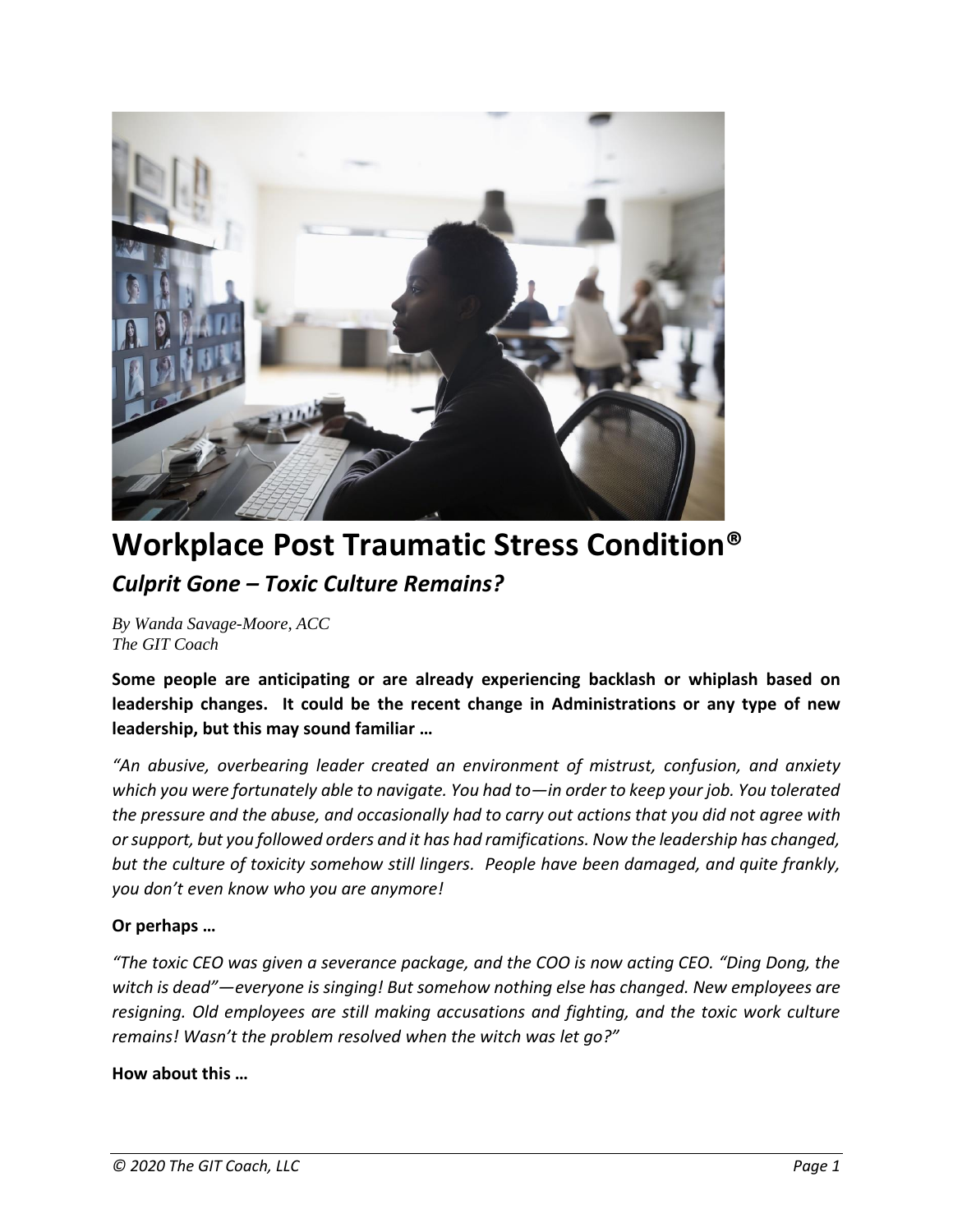*"The arrogant, cruel leader moved up through the ranks and he brought you with him every step of the way! The executives were the only ones who could handle the pressure and endure the madness. Somehow the financial gains seemed to justify the culture of toxicity, so you all lived in fear until he moved on. He has been gone a year, but the work culture has still not recovered. Complaints are surfacing, the staff is suffering, and you desire a healthy transition, but don't know how to make it happen."*

If aspects of these scenarios sound familiar, let me share a concept with you. We have seen these problems repeatedly, and accurately diagnosed them as **Workplace Post Traumatic Stress Condition®** (W-PTSC®). Mimicking the better-known Post Traumatic Stress **Disorder** (PTSD), Workplace Post Traumatic Stress Condition®, W-PTSC® occurs when traumatic work-related situations occur, often repeatedly, causing intense distress and anxiety. To maintain employment, continue to deliver results, and maintain a level of normalcy and sanity, employees push intensely disturbing feelings and thoughts to the back of their minds. Day in and day out they struggle to avoid fear-based breakdowns and anger-driven confrontations.

This works for a while and normalcy can be simulated while the job is maintained, until a new job is found, or until the toxic workplace culture is brought under control. But there is an underlying problem. And later, when co-workers or managers begin to exhibit behaviors that remind a traumatized employee of an event from the past, or situations occur that seem to be leading to similar outcomes from the past, the previously traumatized employees respond with strong negative over-reactions or emotional outbursts. The employee exhibits uncontrolled **Workplace Post Traumatic Stress Condition®** (W-PTSC®). These over-reactions often lead to miscommunication and misunderstandings causing ruined relationships, insubordination, complaints of abuse, re-creating hostile work environments, complaints of discrimination, and ultimately the toxicity that once was, resurfaces.

We have consulted with numerous clients experiencing these issues and have been able to resolve it successfully and restore healthy cultures over time. We begin by conducting an assessment to diagnose the culture and identify employees that have experienced or are currently experiencing toxic events or activities that could have caused W-PTSC® trauma such as:

- Managers or colleagues bullying, threatening, and retaliating, creating an environment of fear and intimidation
- Employees being fired unexpectedly with no warning
- Being lied to or work being stolen by jealous colleagues
- Whistle-blowers experiencing severe retaliation
- Having your job routinely threatened
- Being routinely forced to take on tasks that are illegal / immoral / outside of / in addition to their job duties
- Managers accusing them of shirking their responsibilities and lying about it
- Being bullied and insulted by colleagues or management with no repercussions